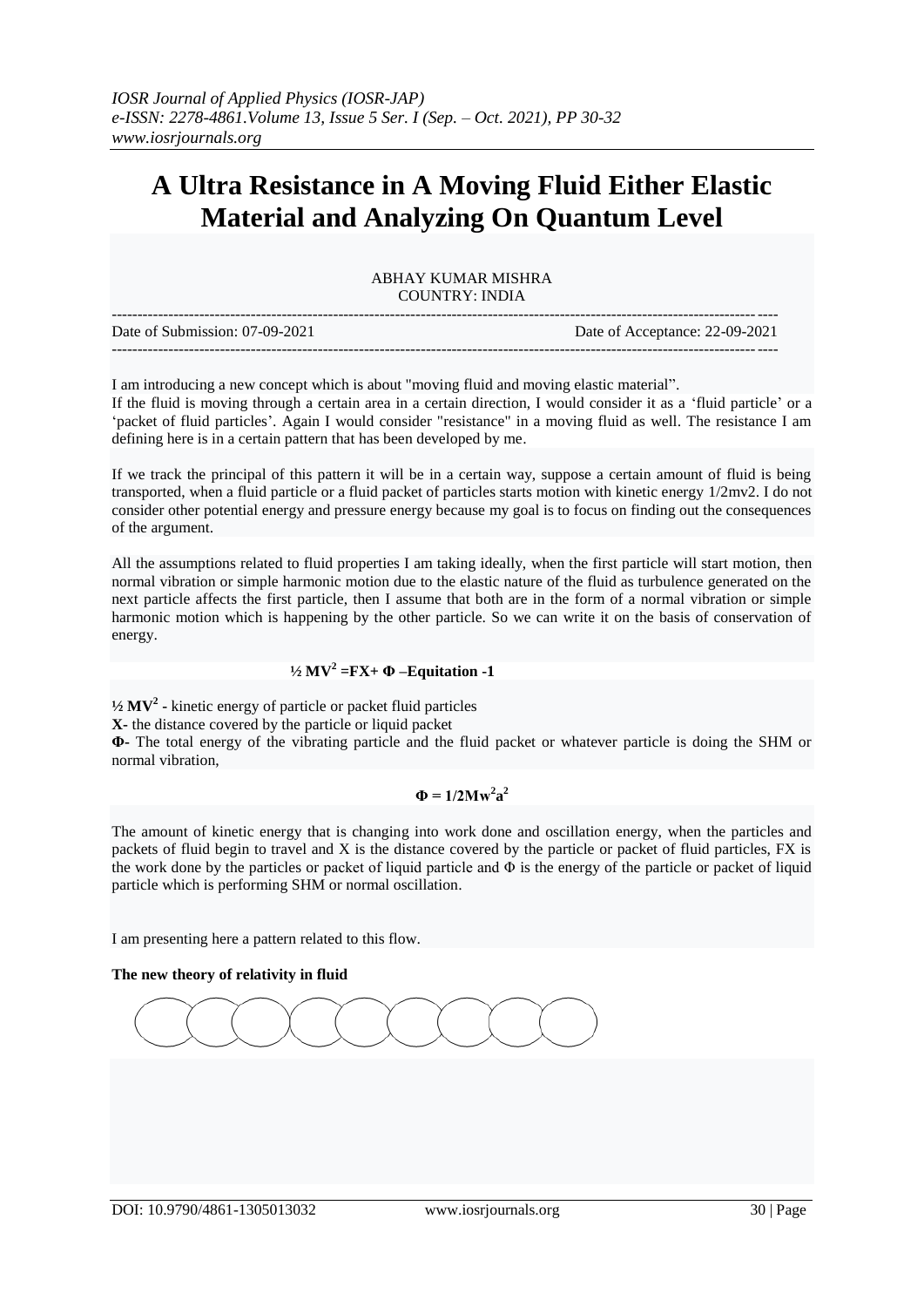What I assume here is that if the particle is travelling a distance X at the same time, the vibration is travelling a distance L, this is how I'm going to make the equation

#### **∆X = V×T ---------EQUATION 2 ∆L = C×T --------- EQUATION 3**

where V is the velocity of the liquid particles or liquid packet**.**

and C is the velocity of the normal vibrating fluid particle or SHM of particles or packet of fluid particle

**∆x** is the distance covered by the liquid particles or the liquid packet

**∆L** is the distance of the fluid particles or packets of fluid particles that are vibrating.

If equation 1 is divided by equation 2 then

#### **∆X/∆L= V×T/ C×T ∆X/∆L =V/C (in unit time)**

Now let me define, how the ultra resistance as the force acting in a moving fluid.

We have already mentioned that we are tracking some specific pattern in a moving fluid, so we assume that some mass of fluid particles or packets of particles started the motion with an initial energy, then the second low of Newton's motion. Based on the rule we have

### $F - f = ma - Equation -4$

So, here F is the force acting on the fluid particles or packet of liquid particles when the motion starts and (-f) is acting as a resisting force on the particle or packet of fluid particles which has started the motion and Through the fluid particle or packets of fluid particle which are doing SHM or normal vibration, when the particles or packets of fluid particle will do these activities, simple harmonic motion or normal vibration, this particle will move from left to right through the middle position. When the particles come towards the first particles it will have negative force, so I (-f) assume that a moving fluid has ultra force and ultra resistance then fluid particle will complete displacement according to this negative force Newton's second law**.**

Now I'm going to analyze this theory at the quantum level, so here's what I consider, when the fluid particles started to move and the total activities, I already considered in my previous section. Then I think here is the size of electrons, which are loosely contact in atom and then what I am talking about close to the size of electrons and this is my hypothetical idea with respect to expressing the principle. Now I am thinking that these electrons and atoms are also doing the same activities which are mentioned in the previous section. Similarly, we can write this

$$
\frac{1}{2}MVe^2 = FXe + \Phi e \quad (EQUATION 5)
$$

**This is the energy balance And then the force balance Fe – fe= MeAe ( EQUATION 6)** Then if we compare particle analysis with quantum analysis

> **½ mv<sup>2</sup>= FX + Φ / ½ MVe<sup>2</sup> = FXe + Φe F- f = ma / Fe – fe= MeAe**

#### **Concept of ATO-Photons**

When an atom is moving with specific energy with specific velocity, either with uniform speed or with non-uniform speed, will cover displacement based on nuclear deterrence action. What I assume that the atom is moving with velocity V and moving distance depending on resistive action, while electrons will be oriented in the same direction with a different velocity according to the electron velocity.

In this way, the electrons must travel infinite distance but it is travelling the same distance as the distance travelled by the atom, then what I do here is to let the electrons get out of the atoms but it is in the same form Remains in the amount of energy which has been work done by the electrons as imaginary work done, it will be inside the atoms and value of will be.  $\frac{1}{2} MV_e^2$  and  $\frac{1}{2}MV_e^2$  is changing in mc<sup>2</sup> +hv where mc<sup>2</sup> is work done as mass is changing in photon and hu is the energy of photon which will get out from the atom remain and the remain mass of electron will be in atom.

Suppose the atom starts motion with kinetic energy  $1/2mv^2$  and ends work done w1 and in an instant electron oriented motion with kinetic energy  $1/2MV_e^2$  and imaginary work w2 done. And this work done will be equal to mc2+hυ, I am imagining here that mass m is getting converted into light and then,